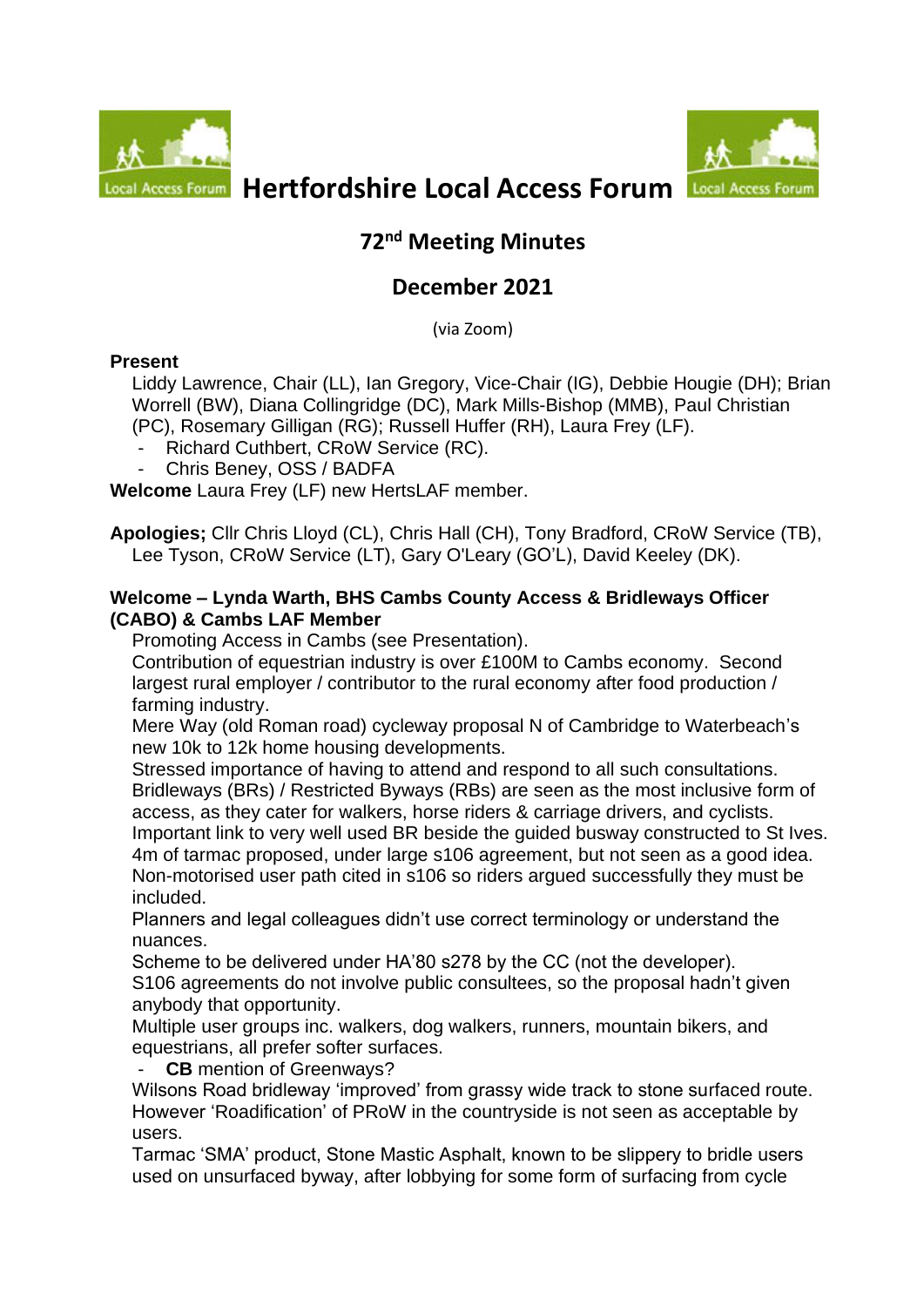users, now shown to be not safe and is going to be removed – all down to lack of consultation.

**Local Cycling & Walking Improvement Plans (LCWIPs)** for areas have proposed road verge route specifications which sandwich horse riders between fast moving traffic on one side and faster cyclists on the other side, should not be planned that way round.

Thinking about all vulnerable road users (VRUs) is best, so horses included on new cycletrack verge schemes – need planning and seeing the whole picture, as horses use verges.

Blue cycle and person sign does not extinguish BR rights.

**NB:** Don't surface centre of grassy routes but one side or the other so it doesn't reduce effective useable width, with unused verges either side.

Greenways around Cambridge aim to create wheel & spoke network.

Their RoWIP states safe off-road access for all user groups.

Non-Motorised User (NMU) example from Holland has canter track, surfaced strip and grassy strips.

Cambs LAF supportive, but not always consulted or used as often as it should be.

- **BW** joint forums with Planners went well in Herts, but still not sure LAF has impact or gets consulted on plans as they emerge.
- **RG** large greenbelt release in Hertsmere will kill local horse yards, no mention of contribution to local economy.

Development is however the best opportunity for network improvements such as loop paths, peripheral paths.

- **CB** Greenways should have hardened strip to one side, not central. Perhaps need a Greenways strategy for Herts?
- **BW** worried about more disjointed network of RBs which cater for all user groups cross-county needs joined-up lead / vision by HCC for all 10 Borough / District areas.

**RC** to provide written response.

- **DH** S106 has no legal obligation for the planning authority to consult stakeholders on.
- **LL** having given advice and observations by LAF, they go to Committees and then are not always taken-up.

CCC recently appointed NMU Champion as a Cllr. Sits on relevant committees LW wants them to ask for bridleways as well as cycleways.

**c/o IG** - Sustrans National Cycle Network design principles - summary:

[https://www.sustrans.org.uk/for-professionals/infrastructure/national-cycle-network](https://www.sustrans.org.uk/for-professionals/infrastructure/national-cycle-network-design-principles)[design-principles](https://www.sustrans.org.uk/for-professionals/infrastructure/national-cycle-network-design-principles)

# **Minutes & Matters arising**

Covid recovery fund – our 2 FT officers now well established and starting to see works coming to fruition with a number of structure/surface improvement contracts. Surfacing remains a "marmite" issue re public opinion. Volunteer surveyors have been busy helping us build a package of signpost upgrades, these are being procured currently and will start to be installed post-Christmas. Additional vinyl stickers with a QR code link to the DM / Google 'My Map' tool will be affixed to each post during next year's survey effort. Our regular annual capital programme continues to run in parallel with some large bridge replacements being worked-up.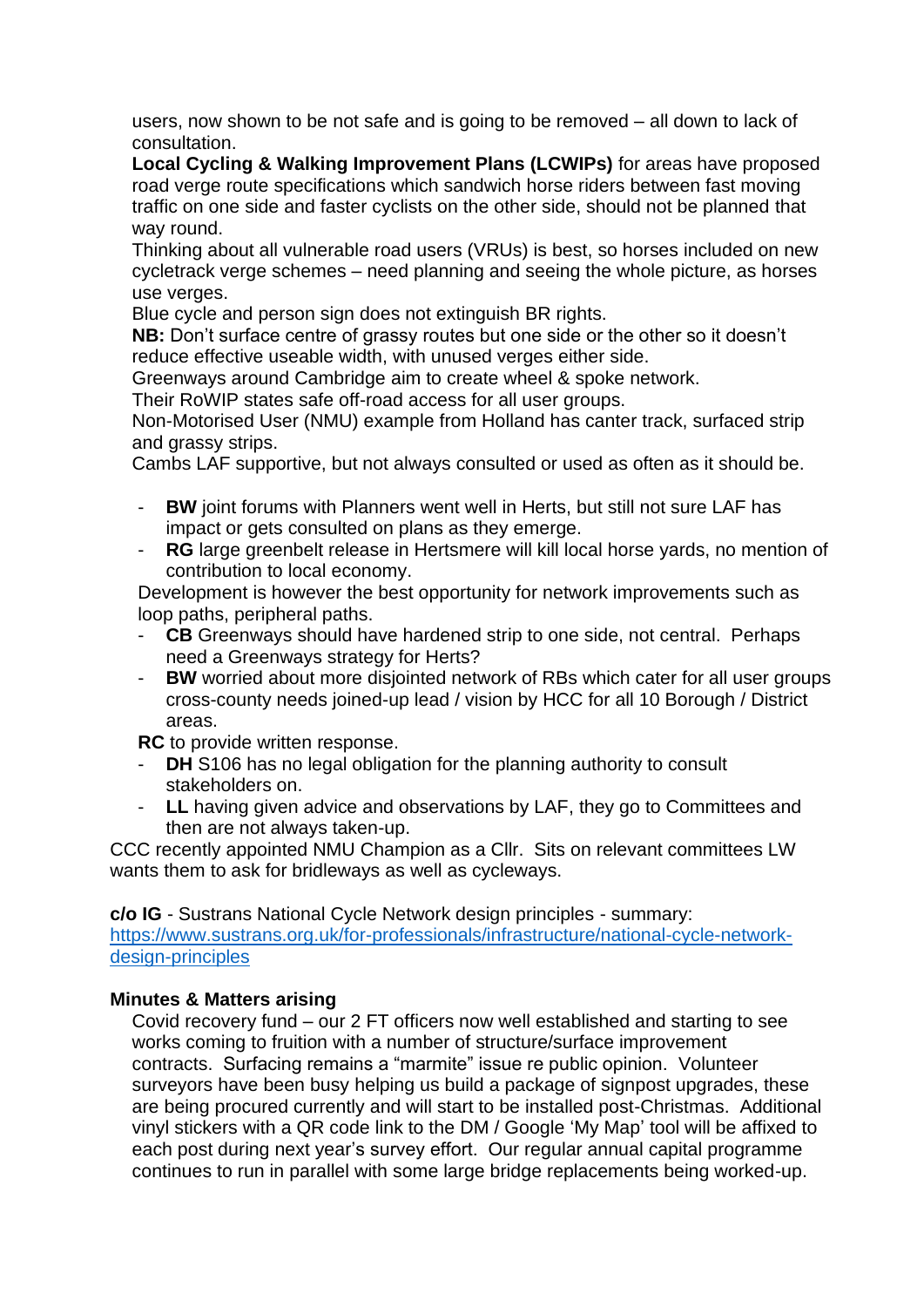**Harlow & Gilston Garden Town (HGGT)** – Invite Matt Wood to present vision to LAF. BW comparing HGGT to Hemel developments and whether horse riders etc would want to walk / ride beside housing developments when open countryside has been lost. Connections to wider countryside are therefore very important.

**PC** – QR codes are a good way to get more information across than just the RoW Google map.

**Roads in Herts (RiH) Review** – when is it coming to the LAF? **TB**

**Permanent Traffic Regulation Orders (PTRO) Review** – new Enforcement Officer recruited & to start in early January.

### **Access Team** – News & Updates – c/o Lee Tyson (written update)

Volunteering remains extremely popular and there has been no reduction in applications as furlough and pandemic restrictions have wound down, all groups are now operating at or beyond full capacity. Currently receiving 30+ applications per month.

Hertfordshire Health Walks operating in a largely unrestricted way although a small number of walks still have max. numbers and requiring pre-booking, this is at the request of the walks' leaders. Current programmes include 60+ distinct walks. Recruitment of new/additional leaders now being targeted to replace those who have not returned post re-start. Work to agree a new Service Level Agreement (SLA) with Public Health is underway, this will dictate future direction / level of growth targeted for the coming 3 years.

#### **Member Updates**

**BW** – Ridgeway National Trail - Group Meeting update next time.

**RG** – Hertsmere Local Plan consultation ended 06/12/2021

- Council for the Protection of Rural England (CPRE) write-up suggests it is not good.
- Mass transit system along the A414 needs a BR alongside if it comes, like the Cambs guided busway.

**DH –** Herts Growth Team gave a talk to University students about the mass-transit consultation – not decided on its form yet and could be up to 10 years away.

- **Welwyn & Hatfield LCWIP** – is anyone on it? **IG** – WH Cycling have been consulted & attended. No opportunity for discussion, just presentation and then respond online. Worried about lines across A1(M) that are not crossings.

**RC** to ask who can give more info please?

- **IG** Has had a look around HGGT area, and had trouble along Stort towpath to Sawbridgeworth, muddy river bank, large drifts of leaves on tarmac at Cole Green Way, Hertford end.
	- Could more use be made of Open Street Map?

# **DM&E Team** – News & Updates – c/o RC

- DM & Commons cases remain high profile, including a Judicial Review and Development Control Committee hearing.
- Very few get through without objections in Herts now.